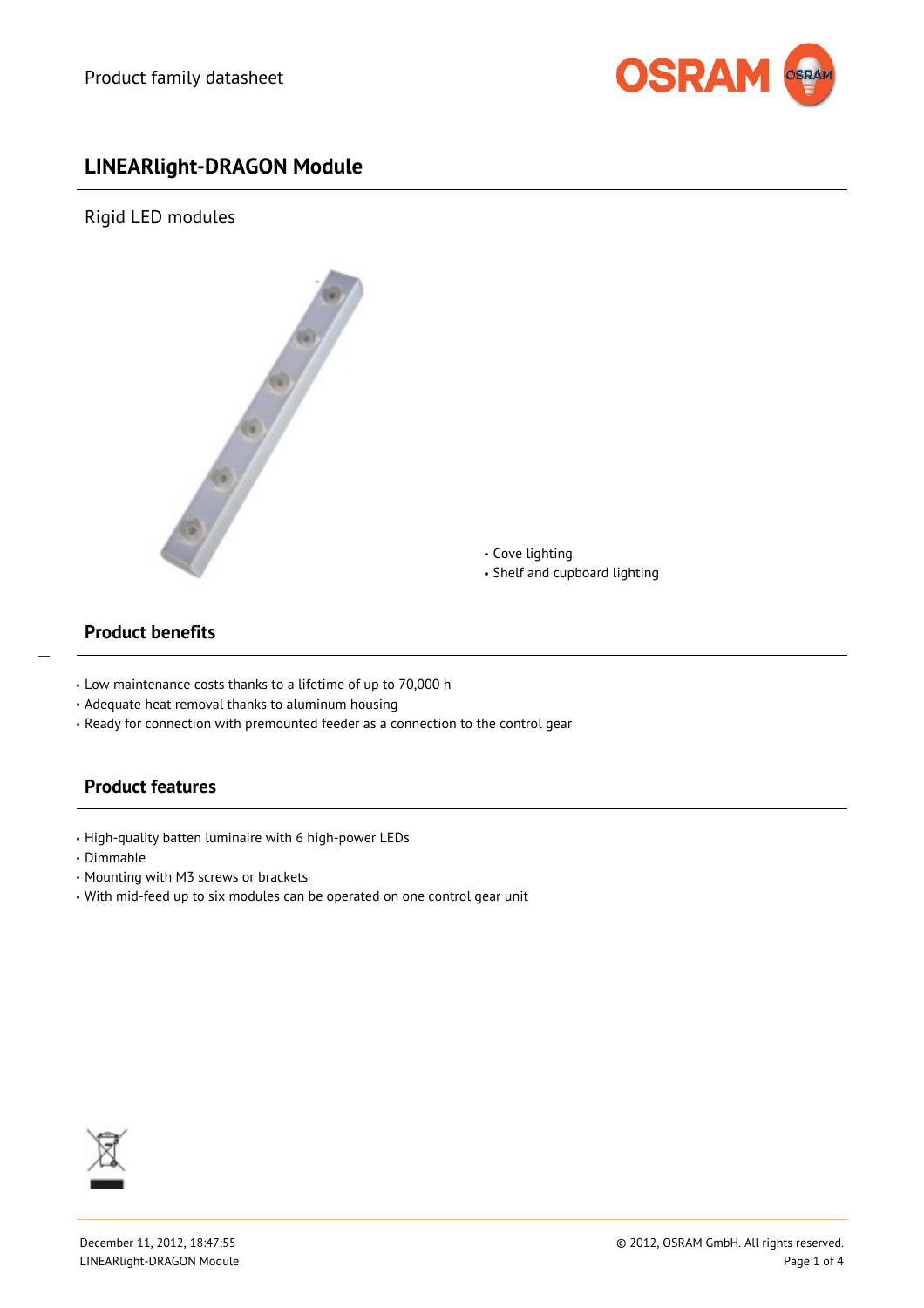



*Product line drawing with numbers LD06B -W4F-830-L30 | LD06B -W4F-840-L30 | LD06B -W4F-854-L30*

 $\overline{a}$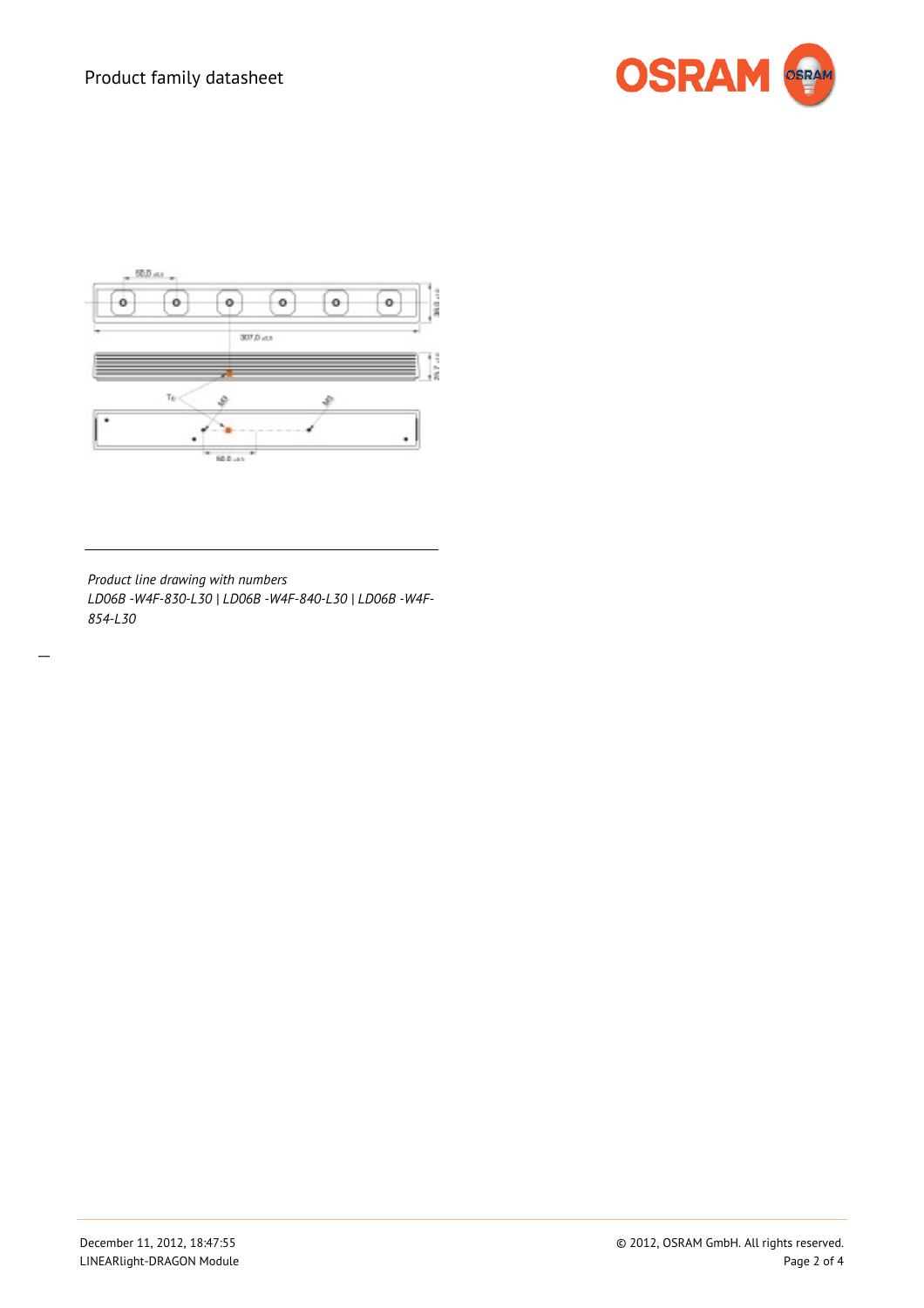

#### **Technical data**

| <b>Product description</b>       | Nominal voltage | Nominal wattage | Beam angle                   | Color temperature | Light color LED | Length   |
|----------------------------------|-----------------|-----------------|------------------------------|-------------------|-----------------|----------|
| LD06B - W4F-830-L30 $^{1}$ )     | 24.00 V         | 12.00 W         | 30 <sup>o</sup>              | 3000 K            | white           | 307.0 mm |
| LD06B-W4F-840-L30 <sup>1</sup>   | 24.00 V         | 12.00 W         | 30 <sup>o</sup>              | 4000 K            | white           | 307.0 mm |
| LD06B - W4F-854-L30 <sup>1</sup> | 24.00 V         | 12.00 W         | 120°                         | 5400 K            | white           | 307.0 mm |
|                                  |                 |                 |                              |                   |                 |          |
| <b>Product description</b>       | Width           | Height          | Number of LEDs per<br>module |                   |                 |          |
| LD06B-W4F-830-L30 <sup>1</sup>   | 36.0 mm         | 25.8 mm         | 6                            |                   |                 |          |
| LD06B-W4F-840-L30 <sup>1</sup>   | 36.0 mm         | 25.8 mm         | 6                            |                   |                 |          |
| LD06B - W4F-854-L30 $^{1}$ )     | 36.0 mm         | 25.8 mm         | 6                            |                   |                 |          |

<sup>1)</sup> Modules perfectly matched to 24 V OSRAM OPTOTRONIC electronic control gear/For current photometric data and important safety, installation and application information, see www.osram.com/led-systems/All the technical p complex manufacturing process for light emitting diodes, the typical values given above for the technical LED parameters are merely statistical values that do not necessarily correspond to the actual technical parameters o typical values